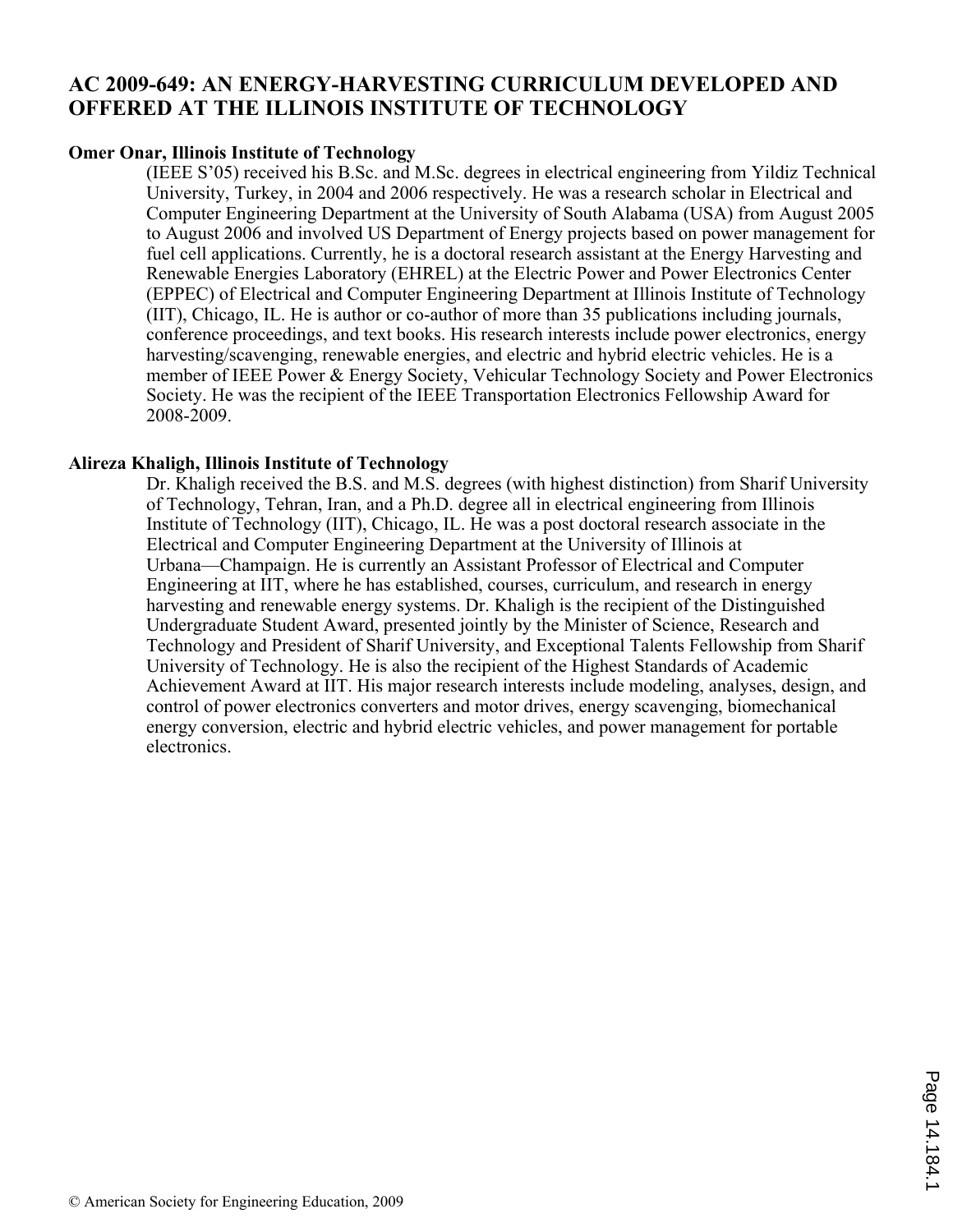# **Energy Harvesting Curriculum Developed and Offered at the Illinois Institute of Technology (IIT)**

## **Abstract**

This paper presents the curriculum development to satisfy the needs in teaching energy harvesting and renewable energy systems. In order to restructure the energy industry through energy harvesting from renewable sources instead of fossil fuels, energy industry will require young and talented minds in very close future. The offered course in the Electrical and Computer Engineering Department at the Illinois Institute of Technology (IIT) allows the students not only apply their previous knowledge of power electronics, control systems, system analysis, and system design to this new field, but also provides them with experience of new methods and trends in various scales of energy harvesting applications. Many harvesting techniques such as solar, ocean wave-tide-thermal, vibration, linear motion, passive and active human power generation methods are taught in the class. Their operational principles are addressed. Research, simulation, or experiment based projects with emphasis on power electronic interfaces for energy harvesting applications are assigned to student groups. Descriptions of course topics and interesting concepts are given in details with the provided results from the students projects.

#### **Introduction - The Need for an Energy Harvesting Course**

Energy harvesting also called energy scavenging is a concept by which energy is captured, stored, and utilized. Unlike the conventional electric power generation systems, in energy harvesting concept, fossil fuels are not used and the generation units might be decentralized. There are many sources for harvesting energy. Solar, wind, ocean, hydro, electromagnetic, electrostatic, thermal, vibration, and human body motion are renewable sources of energy. Even the energy of radio frequency waves, propagated due to television and radio broadcasting in the environment, can be harvested. Economic, environmental, and geopolitical constraints on global conventional energy resources started forcing the nation to accelerate energy harvesting from renewable energy sources. Thus, advanced technical methods should be developed to increase the efficiency of devices in harvesting energy from various environmentally friendly resources and converting them into electrical energy. These developments have sparked interest in engineering community as well as the engineering education community to develop more energy harvesting applications and new curriculums for renewable energy and energy harvesting topics.

|  |  |  | Table I summarizes the contents of the offered Energy Harvesting course at IIT. |
|--|--|--|---------------------------------------------------------------------------------|
|  |  |  |                                                                                 |

| Week | Topic                                                                                   |  |  |  |  |  |
|------|-----------------------------------------------------------------------------------------|--|--|--|--|--|
| #1   | Introduction to Energy Harvesting                                                       |  |  |  |  |  |
| #2   | <b>Solar Energy Harvesting:</b> Characteristics of Photovoltaic (PV) Systems, PV Models |  |  |  |  |  |
|      | and Equivalent Circuits, Sun Tracking Systems, Maximum Power Point Tracking             |  |  |  |  |  |
|      | (MPPT) Techniques, Power Electronic Interfaces for PV Systems, Sizing the PV Panel      |  |  |  |  |  |
|      | and Battery Pack in a Stand-alone PV Applications                                       |  |  |  |  |  |
| #3   | Modern Solar Energy Applications (Residential Applications, Electric Vehicle            |  |  |  |  |  |

Table I. Syllabus of the course.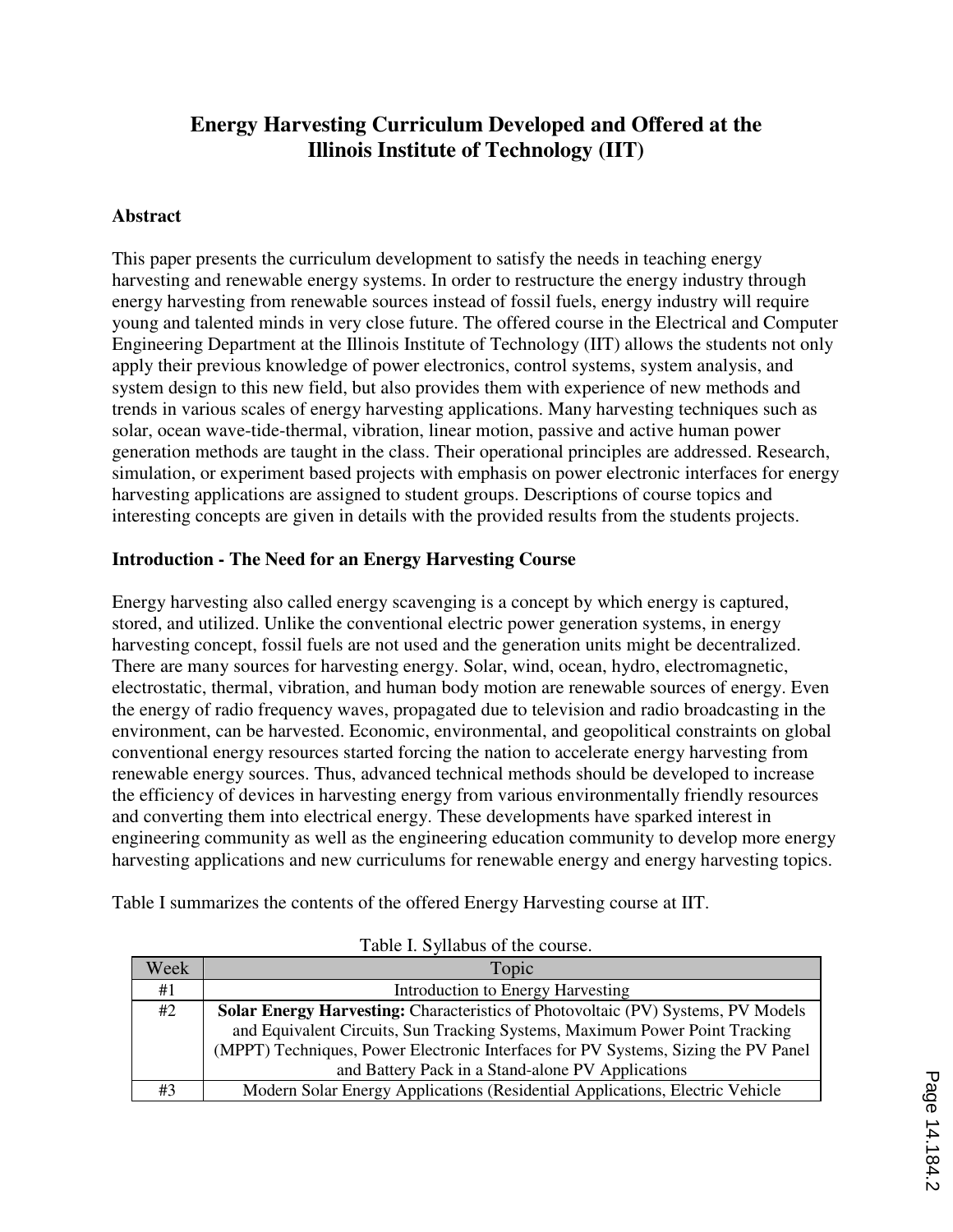|     | Applications, Naval Applications, and Space Applications)                              |  |  |  |  |  |  |
|-----|----------------------------------------------------------------------------------------|--|--|--|--|--|--|
| #4  | Wind Energy Harvesting: Fundamentals of Wind Energy, Wind Turbines and                 |  |  |  |  |  |  |
|     | Different Electrical Machines in Wind Turbines, Power Electronic Interfaces, and Grid  |  |  |  |  |  |  |
|     | <b>Interconnection Topologies</b>                                                      |  |  |  |  |  |  |
| #5  | Midterm Exam                                                                           |  |  |  |  |  |  |
| #6  | <b>Ocean Energy Harvesting: Physical Principles of Tidal Energy, Tidal Turbines</b>    |  |  |  |  |  |  |
|     | (Horizontal axis turbines and Vertical Axis Turbines) and grid connected systems       |  |  |  |  |  |  |
| #7  | Principles of Energy available from Ocean Waves, Off-shore and Near-shore Wave         |  |  |  |  |  |  |
|     | Energy Harvesting, Wave Power Absorbers, Wave power turbines, and grid connection      |  |  |  |  |  |  |
|     | topologies                                                                             |  |  |  |  |  |  |
| #8  | Ocean Thermal Energy, Thermodynamic energy conversion principles, Closed-cycle         |  |  |  |  |  |  |
|     | and open-cycle OTEC Systems, Components of OTEC Systems,                               |  |  |  |  |  |  |
| #9  | Control of OTEC Power Plants, and Multipurpose Utilization of OTEC Systems             |  |  |  |  |  |  |
| #10 | Piezoelectric Energy Harvesting: Physics and Characteristics of Piezoelectric Effects, |  |  |  |  |  |  |
|     | Materials, and Mathematical Description of Piezoelectricity Effect                     |  |  |  |  |  |  |
| #11 | Piezoelectric Parameters, and Modeling Piezoelectric Generators, Power Electronic      |  |  |  |  |  |  |
|     | Interfaces for Piezoelectric Energy Harvesting, Piezoelectric Energy Harvesting        |  |  |  |  |  |  |
|     | Applications                                                                           |  |  |  |  |  |  |
| #12 | <b>Electromagnetic Energy Harvesting:</b> Linear Generators, Physics,                  |  |  |  |  |  |  |
|     | Mathematical Models, and Structures, Recent Applications and Projects on               |  |  |  |  |  |  |
|     | Electromagnetic Energy Harvesting, Hybrid Piezoelectric-Electromagnetic Energy         |  |  |  |  |  |  |
|     | Harvesting                                                                             |  |  |  |  |  |  |
| #13 | Presentations of term projects                                                         |  |  |  |  |  |  |
| #14 | Summary and conclusion, presentations of term projects                                 |  |  |  |  |  |  |
| #15 | Final Exam                                                                             |  |  |  |  |  |  |

Since the world has been experiencing a great shortage of energy nowadays, the energy which is everywhere and surrounding the environment should be considered to be captured, stored, conditioned, and utilized by alternative techniques. Therefore, modern electric power energy systems education should include a significant impact on energy harvesting and renewable energies.

# **The Course**

The course addressing the needs discussed above has been developed at Illinois Institute of Technology. This is the three-credit ECE 548 - Energy Harvesting course that lasts 15 weeks in length and typically meets twice per week for one hour and fifteen minutes class sessions. The class is offered for graduate students. However, undergraduate students with good academic stand can register for the class with the instructor and advisor permit. The class has been offered for the second time in spring 2009 semester. The enrollment of the class was 33 in spring 2008; however, it is increased to 66 students in spring 2009. The class is held in a technological classroom that includes a complete projection system connected to a networked computer in order to present the concepts, digital illustrations, modeling and simulations, and animations. Moreover, classes are recorded for online students and all registered students have access to the recorded classes online. Internet students can ask their questions through e-mail or in person during the office hours of the instructors. During the course period, the concepts and theoretical background is built for energy harvesting applications. Furthermore, various applications of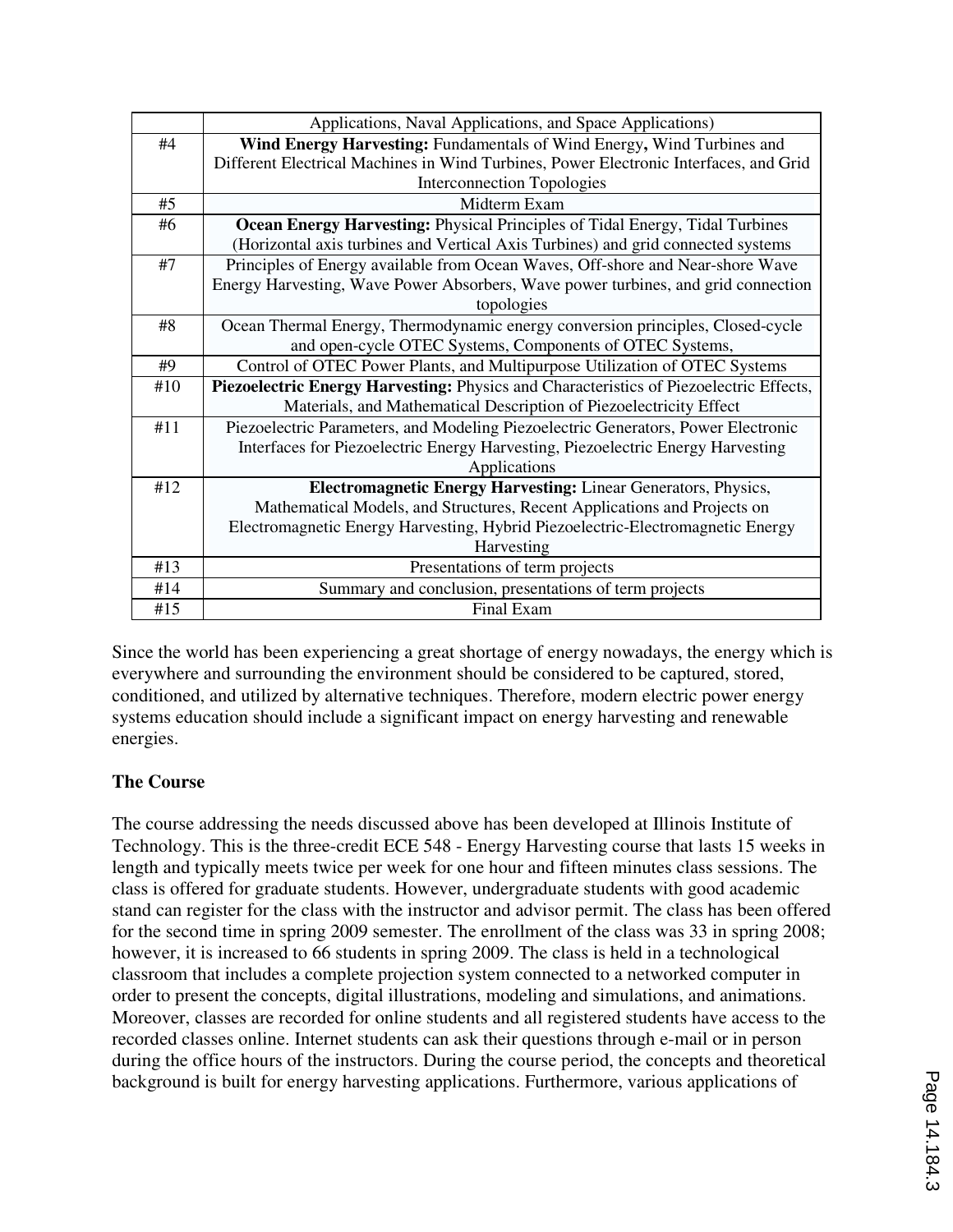utilization and grid connection methodologies for energy harvesting are addressed with particular emphasize on power electronics interfaces.

## **The Course Assessment**

In the Energy Harvesting class, multiple perspectives and multiple occasions are used for the assessment of the students' learning. These assessments ensure that the instruction fosters highquality learning and developing application skills during the class. The assessment aspects for the class include but not limited to:

- Encouraging the students' preparation for the course. Students are given the course syllabus on the first day of the class. As the course goes on, students are asked to effectively share their knowledge and information they obtain from the external resources before coming to the class. This increases the familiarity of students to the topics that are going to be taught and creates a better platform for students' contribution.
- For on-going instructional adjustment, students provide feedback about their learning. These feedbacks are evaluated for class betterment and improvement to increase the students learning expectations.
- Instructor also provides feedbacks to the students by the in-class quizzes and by informal meetings and discussions. Furthermore, during their projects, instructor provides feedback in order to improve their work, increase the originality, and creating projects that are publishable and citable in the literature.
- Students' perceptions on learning processes and instructional effectiveness are elicited.
- Finally, students' abilities and knowledge are summarized upon the course completion.

Traditional class evaluations are mainly based on paper assignments, quizzes, and exams since many electrical engineering courses are theoretical<sup>1</sup> with almost no simulation or experimental work. However, in the Energy Harvesting class offered at IIT, the dominant evaluation criterion is the individual or group projects that are performed experimentally or in simulation platforms. Students are expected to be capable of transforming their class room knowledge into the practical applications. This transformation requires creativity, critical thinking, design abilities, design optimization, management skills, and team-work. Students need visual concepts, illustrations, and simulations in order to better understand the topics of the class<sup>2</sup>. Such visualized concepts are very attractive to the students and provide active learning to them. By this method, not only students are a part of a course topic, but also they are attracted to learn the real world applications of the classroom material. This simplifies understanding the energy harvesting concepts.

# **Example Topics from the Course Content**

In the introduction, the importance of energy harvesting is emphasized. Around 37% of the world's total energy is consumed by industrial sectors such as manufacturing, mining, construction, agriculture, and so on. 20% of total consumption is by the personal and commercial transportation. Residential consumption such as residential lighting, heating, and household appliances corresponds the 11% of the total. Consequently; commercial lighting, heating, cooling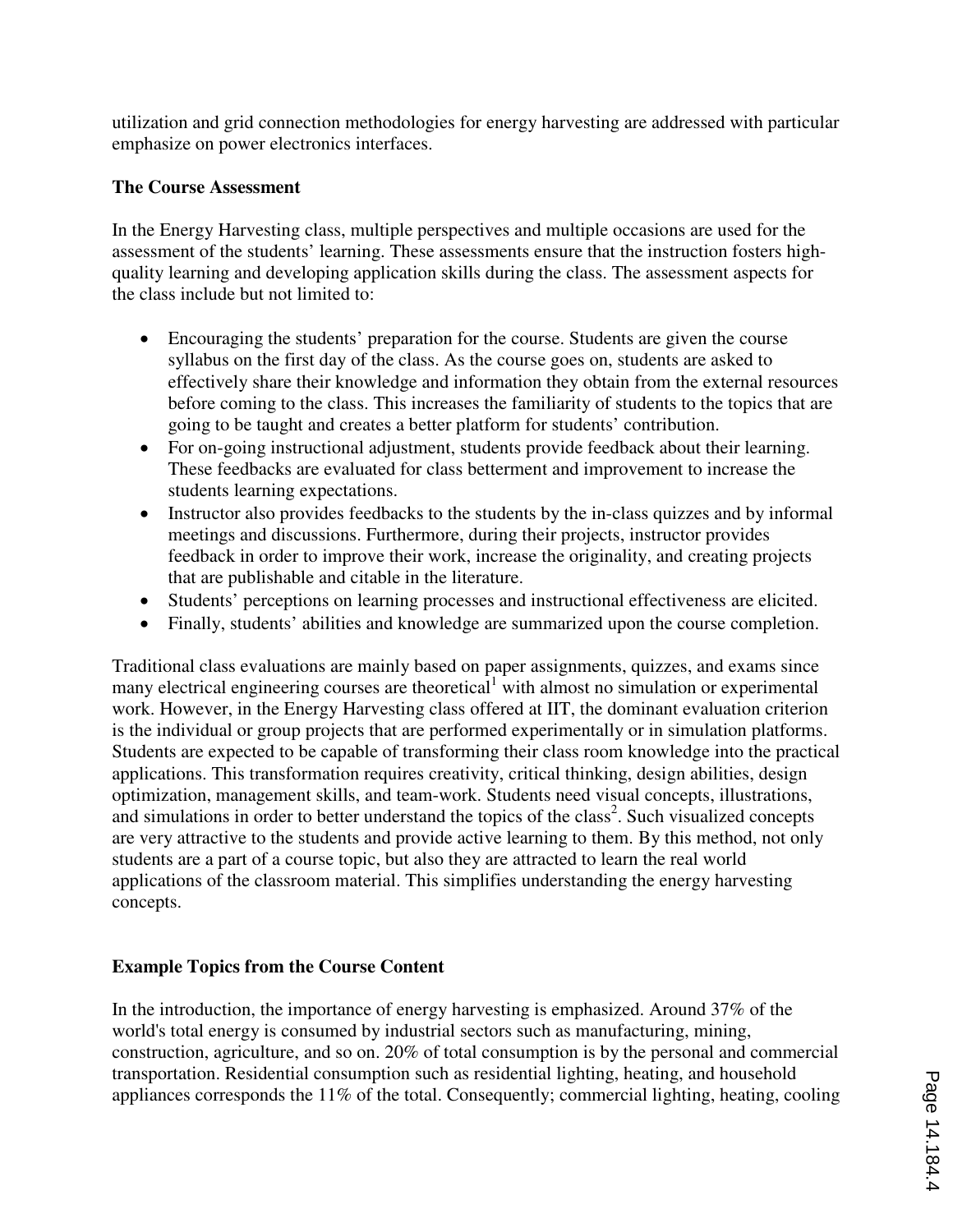as well as the water provision and sewing services consume 5% of the total<sup>3</sup>. The other 27% of world's energy is lost in the energy generation and transmission stages. The overall energy consumption percentages by sector are shown in Fig. 1.



Fig. 1. Percentage share of sectors on energy consumption.

According to Fig. 1, the generation and transmission losses are considerably high. Fig. 1 imposes that more than a quarter of the produced energy is lost in low efficient conventional energy conversion systems and in transmission lines. This issue encourages the increased focus on high efficient energy harvesting systems, which may also reduce or eliminate the transmission losses if they are built as distributed energy generation units.

Similarly, a comparison based on the environmental effects of traditional energy generation technologies and the energy harvesting applications can be used to emphasize the need for energy harvesting.

In addition; the operating principles, efficient utilization, and grid connection issues as well as power electronic interfaces for the energy harvesting applications are demonstrated throughout the class in a visualized manner. For instance, a fixed stator and direct-drive permanent magnet linear generator based buoy concept for "ocean wave energy harvesting applications" is explained using the illustration shown in Fig. 2. The fixed stator windings can be mounted on a yoke that is fixed to the ocean bottom through a support unit. In this method, the permanent magnet is connected through a rope to a buoy, which is on the ocean level and moves up and down and can be dragged towards different directions. Once a wave results in the motion of the buoy, the buoy pulls the permanent magnet piston. The permanent magnet moves up and down within the fixed stator windings. This also generates an electromagnetic field generating the electricity.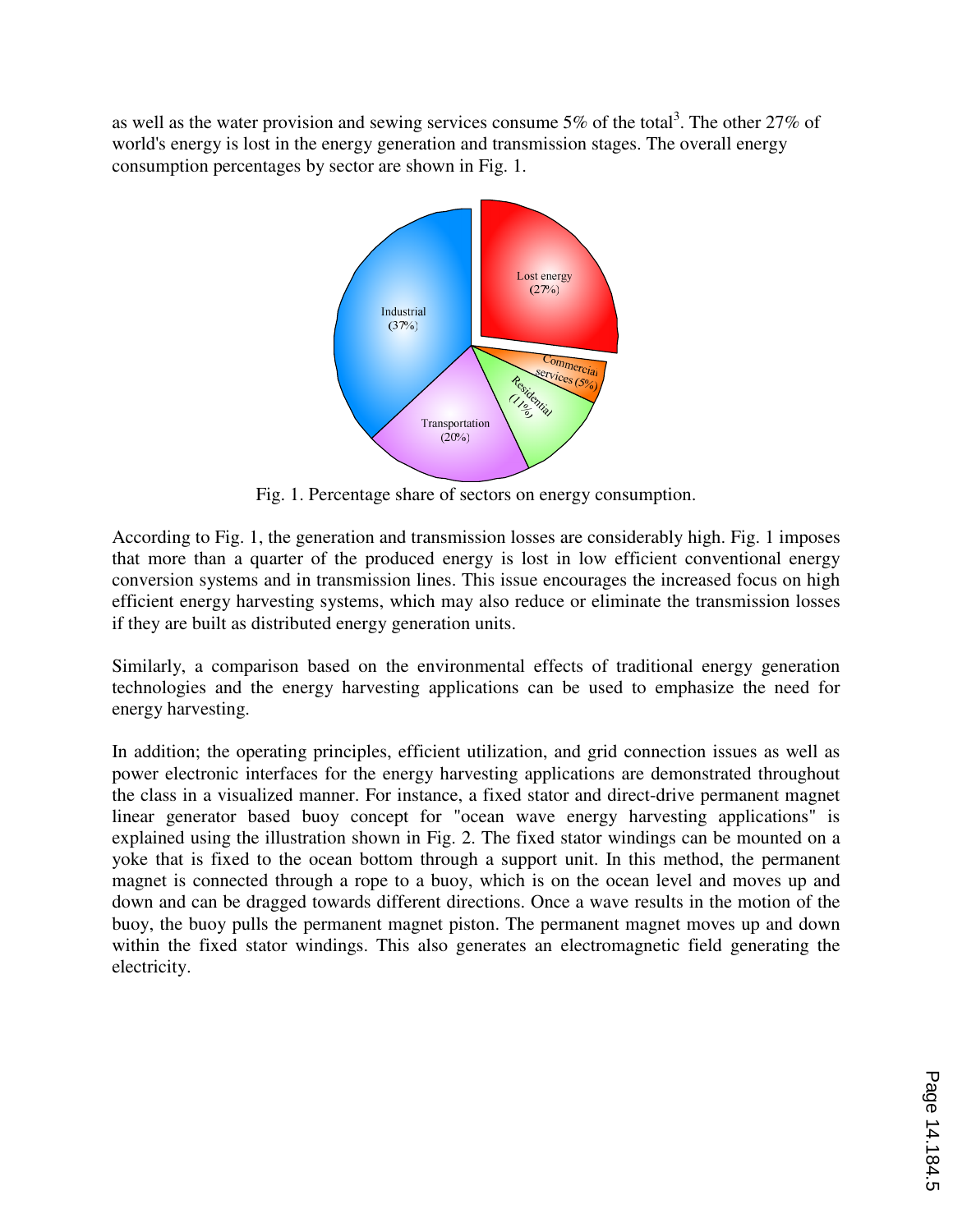

Fig. 2. Linear generator based buoy type wave energy harvesting method.

Another method of using linear, synchronous, longitudinal-flux permanent magnet (LFM) generators is shown in Fig.  $3^4$ .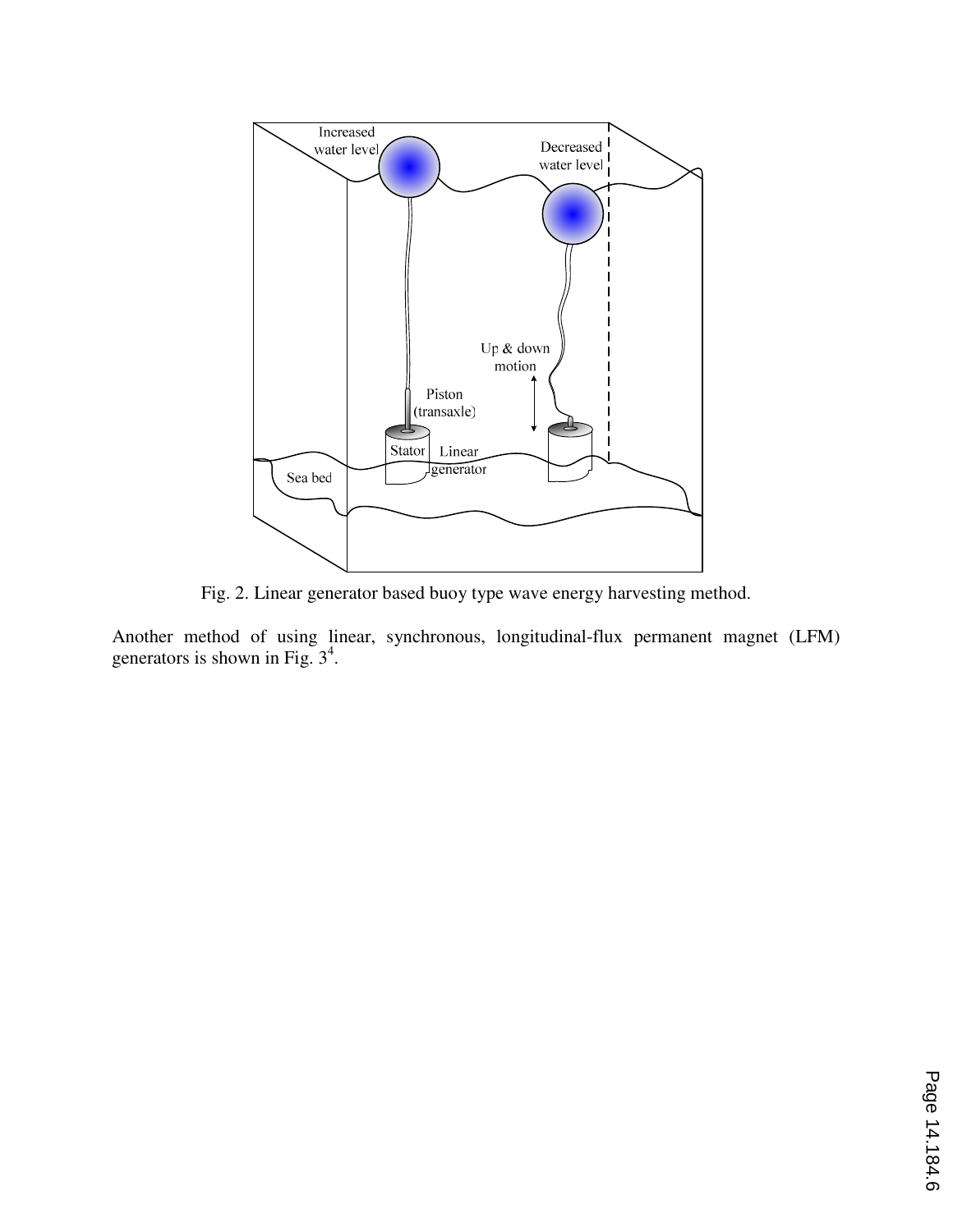

Fig. 3. Another method of using LFMs for wave energy conversion.

Not only concepts of various energy harvesting applications are presented, but also their mathematical background and the modeling issues are taught. The force equations along with the required parameter definitions are also given for the concept of Fig. 3. For a given set of parameters, the force equations are analytically or numerically solved in a simulation environment which is generally MATLAB/Simulink. Once the system is modeled and solved, power electronic interfaces, such as Fig. 4, can be implemented for further utilization and realization of the described system.

The system in Fig. 4 is modeled by a student as a course project. The modeling, design, and control of the wave activated linear generator are performed in MATLAB/Simulink. The effect of the load resistance on the generator performance, i.e., the generator output power and the generator efficiency are analyzed through the developed model. The resistance-average power and resistance-efficiency curves are shown in Fig. 5 in the same x-axis.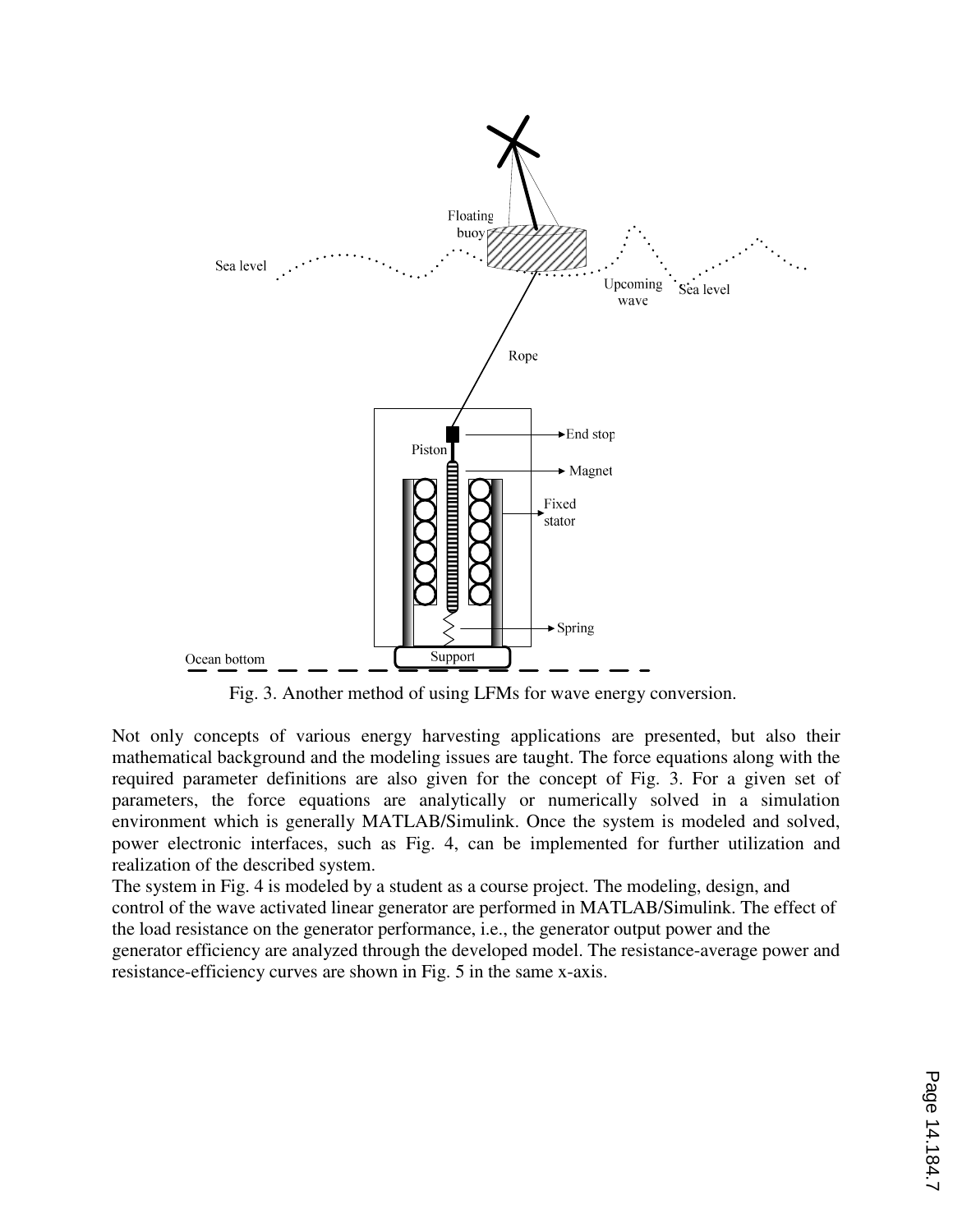

Fig. 4. System level configuration of the linear generator and power converters.



Fig. 5. Average power and efficiency variation versus load resistance.

Propose of this project was to control the generator's loading scheme in order to operate at the most optimal point. Using the current control mode shown in Fig. 4, the optimal load control of the wave activated linear generator is achieved as shown in Fig. 6.



Fig.6. Reference current tracking and power output for the linear PM generator.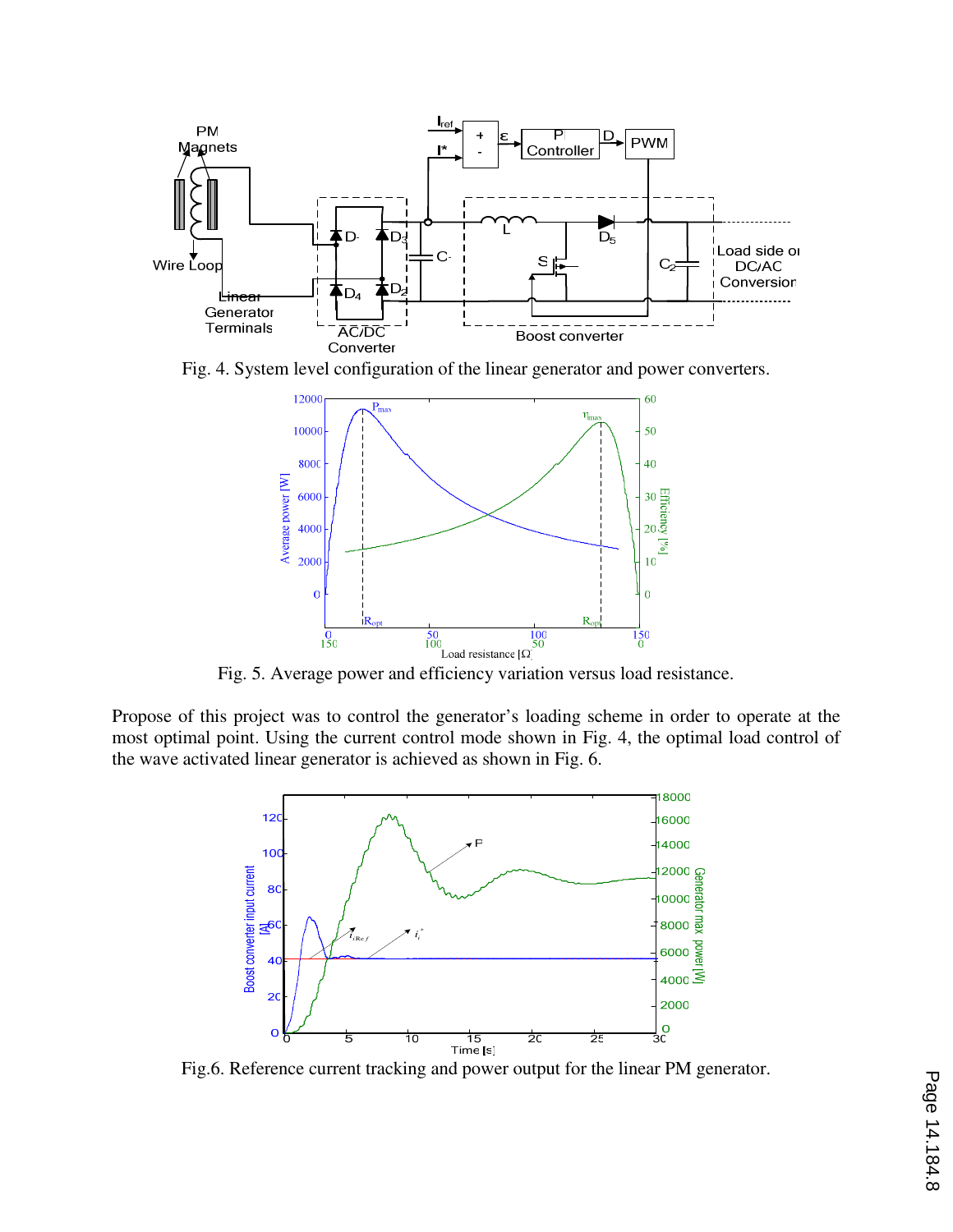This project yielded to an article, which was published in proc. IEEE  $34<sup>th</sup>$  Applied Power Electronics Conference and Exposition which is one of the most world wide prestigious conferences on power electronics that was held in February 2009, Washington,  $DC<sup>5</sup>$ .

As another example, one of the students proposed the "Control and Power Management of a Grid Connected Residential Photovoltaic System with Plug-in Hybrid Electric Vehicle (PHEV) Load" which was also published at the APEC conference<sup> $\delta$ </sup>. The topology proposed by the student is represented in Fig. 7.



Fig.7. Residential photovoltaic approach with plug-in hybrid electric vehicle load.

The results of this project, the operation mode controller and some of the simulation results expressing the dynamic behavior of the proposed system are given in Figs. 8 and 9.



Fig.8. Operation mode controller for the proposed system.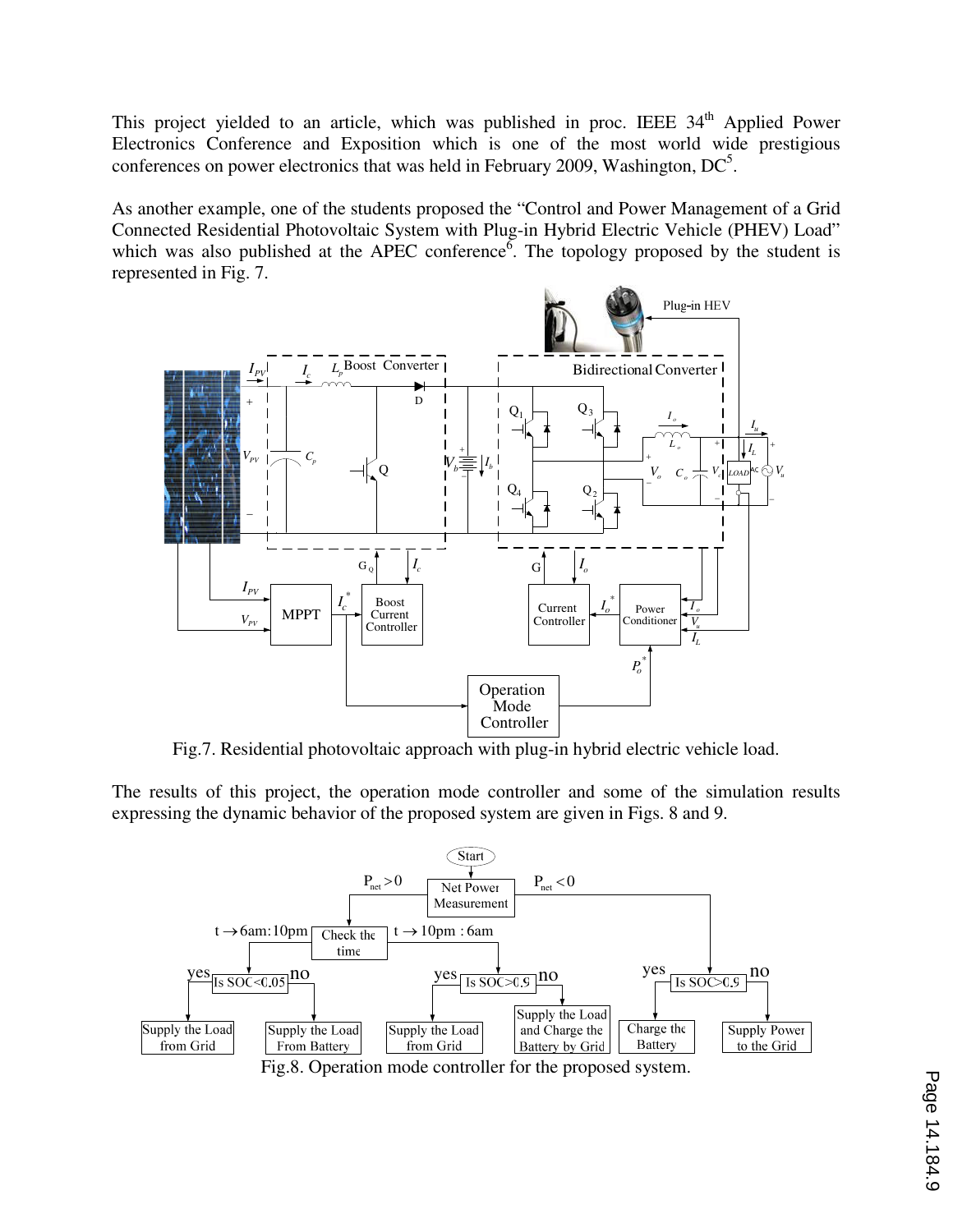

Fig.9. Simulation results showing load, converter, and grid current of the residential photovoltaic system.

The course covers many real world examples. The other fields include power electronic interfaces and utilization topologies for the solar, wind, ocean tidal, ocean thermal, piezoelectric and electromagnetic energy harvesting. Furthermore, the course focuses on modeling and simulation of many topologies and power electronic interfaces for energy harvesting applications.

#### **Conclusions**

Energy harvesting curriculum developed and offered at the Illinois Institute of Technology has been described. The main themes covered in the course are the needs, concepts, operation principles, modeling issues, and simulations of solar, wind, ocean wave, ocean tidal, ocean thermal, piezoelectric, and electromagnetic energy harvesting techniques. This course is aimed at providing the student with the concepts and theoretical background as well as the various applications of utilization and grid connection methodologies for energy harvesting. These topics are addressed by the course with particular emphasize on modeling and simulation of the various topologies for energy harvesting applications.

#### **Bibliography**

1. T. Chang and D. Chang, "The role of Myers-Briggs type indicator in Electrical Engineering education," in *Proc., International Conference on Engineering Education (ICEE)*, August 2000, Taipei, Taiwan.

2. C. R. Cavati, "An interactive computer aided electrical engineering education package," in *Proc., International Conference on Engineering Education*, August 1998, Rio de Janeiro, Brazil.

3. International Energy Outlook 2008, Technical Report by the Energy Information Administration, Official Energy Statistics from the US Government, Available online: http://www.eia.doe.gov/

4. A. Wolfbrandt, "Automated design of a linear generator for wave energy Converters-a simplified model," *IEEE Trans. on Magnetics*, vol. 42, no. 7, pp. 1812-1819, July 2007.

5. H. Luan, O. Onar, and A. Khaligh, "Dynamic modeling and optimum load control of a PM linear generator for ocean wave energy harvesting application," *in Proc. IEEE 34th Applied Power Electronics Conference and Exposition*, Feb. 2009, Washington DC.